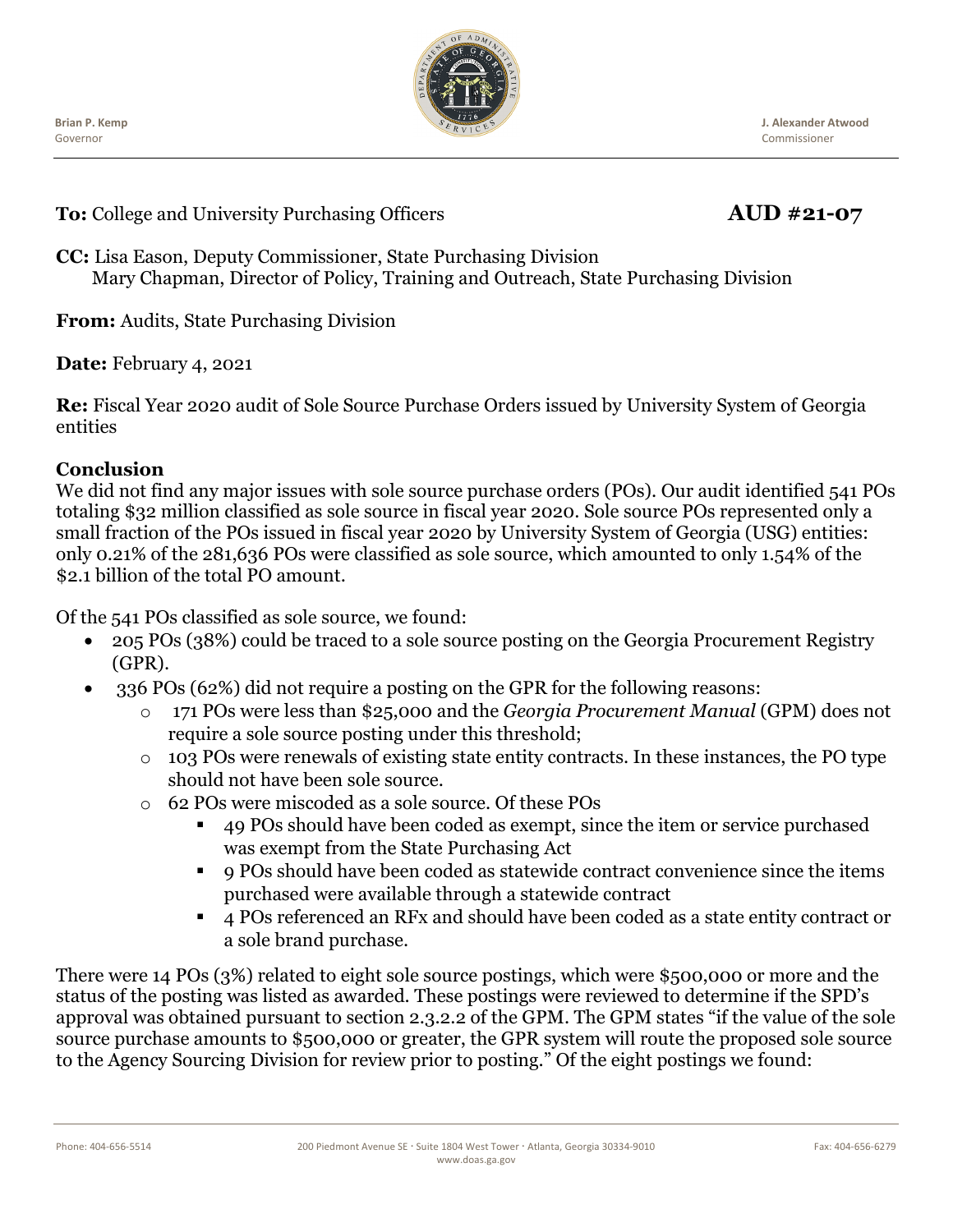- Seven postings were approved by SPD. Two of the five postings approved did not require SPD approval since it was related to a contract renewal.
- One posting was not approved by SPD. The estimated value of this posting was initially \$165,000, which was the first year of the contract. The contract was ultimately done for three years at \$518,983. At the time of the sole source posting, it was not known the contract would be for three years at this amount.

### **Background**

A sole source *solicitation* allows state entities to conduct a procurement outside of the required competitive solicitation process. Since section 2.3.2.2 of the GPM does not prescribe any specific postaward steps or processes that must be followed for sole source POs, the audit also found that practices varied depending on the business requirement for which the sole source was being issued. The result of the sole source solicitation, therefore, might simply be a one-time purchase order for a good or service or the purpose of the solicitation could just as likely be for the establishment of a state entity contract.

Section 2.3.2.1 of the Georgia Procurement Manual (GPM) states that "for purchases with a value of \$25,000 or more, sole source purchases are prohibited unless the state entity establishes justification why the needed goods or services should not be procured through open competition." Section 2.3.2.2 of the GPM further requires that the state entity "must provide public notice of the intended solesource purchase or contract through a posting to the GPR". Furthermore, SPD did release an official announcement (#15-01) on 12/1/2015 requiring all sole source procurements over \$500,000 be submitted to SPD for approval prior to posting. This requirement went into effect on January 1, 2016.

## **Audit Objectives**

- 1. Was the sole source PO coded correctly?
- 2. Did the sole source PO meet the requirements of the GPM?
- 3. Was the sole source PO matched to a posting on the GPR?
- 4. Was the sole source posting approved, where required, by SPD?

# **Recommendations**

To promote consistency across the enterprise, SPD continues to recommend the following best practices for the sole source scenarios described:

- 1. Sole source solicitation posted for a one-time purchase of a good or service: after the Notice of Award (NOA) is posted, the PO is created and coded as sole source. The sole source event ID from the GPR is noted in the PO header<sup>[1](#page-1-0)</sup>.
- 2. Sole source solicitation posted for multiple purchases of goods/services for a period **not to exceed** one year: after the NOA is posted, the POs are created as needed and coded as sole source. The sole source event ID from the GPR is noted in the PO header.

<span id="page-1-0"></span><sup>1</sup> For purchasing systems where access to the header is limited or restricted, the sole source event ID should be entered in any available PO Reference field.